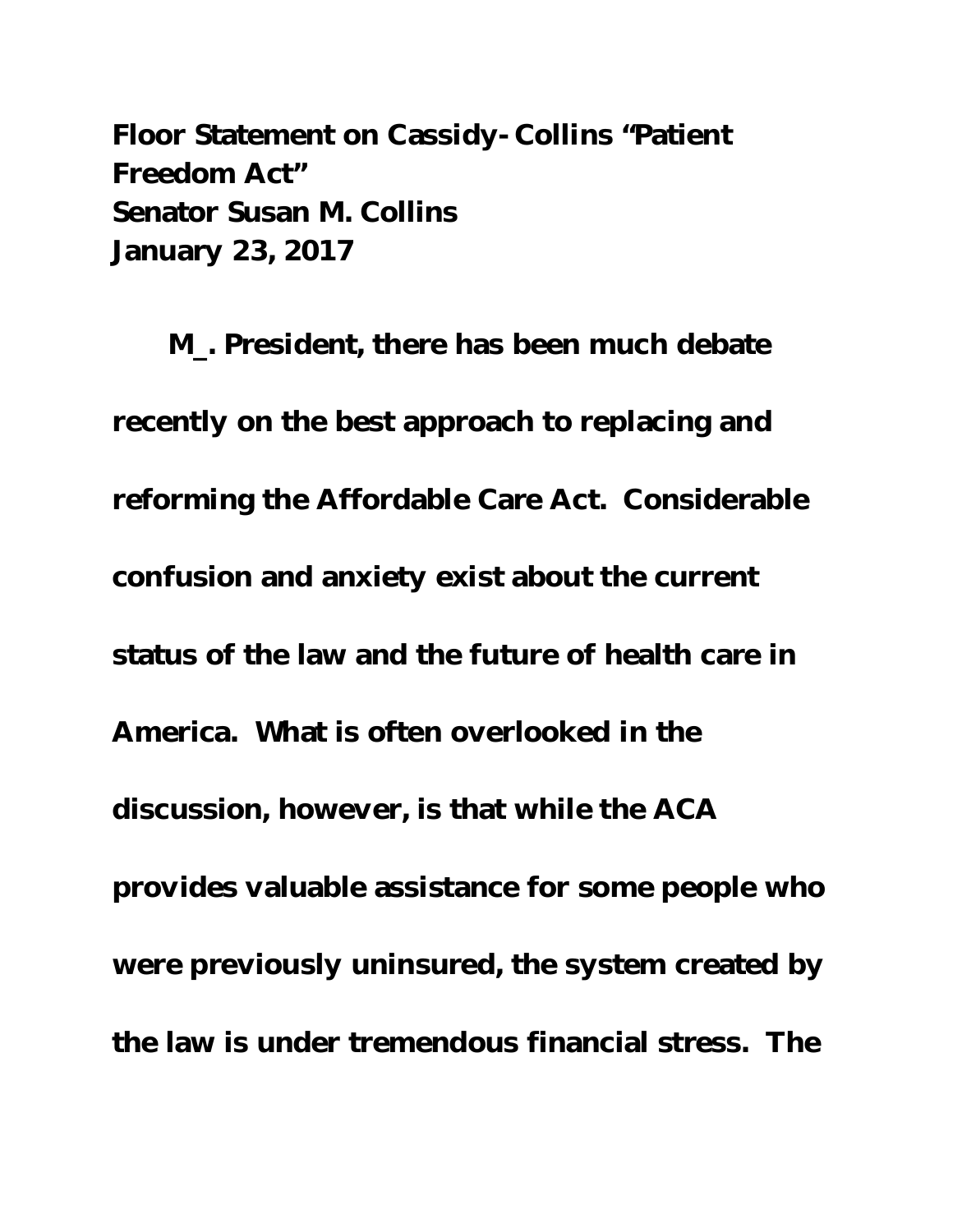Obamacare exchanges are on the verge of collapse in many States. The reality is that significant changes must be made; doing nothing is not an option.

The ACA has been in effect for years, yet nearly 30 million people still do not have health insurance coverage. Many of those who do have coverage through the ACA Exchanges are experiencing large spikes in premiums, deductibles, and co-pays, increasing costs to consumers and taxpayers alike.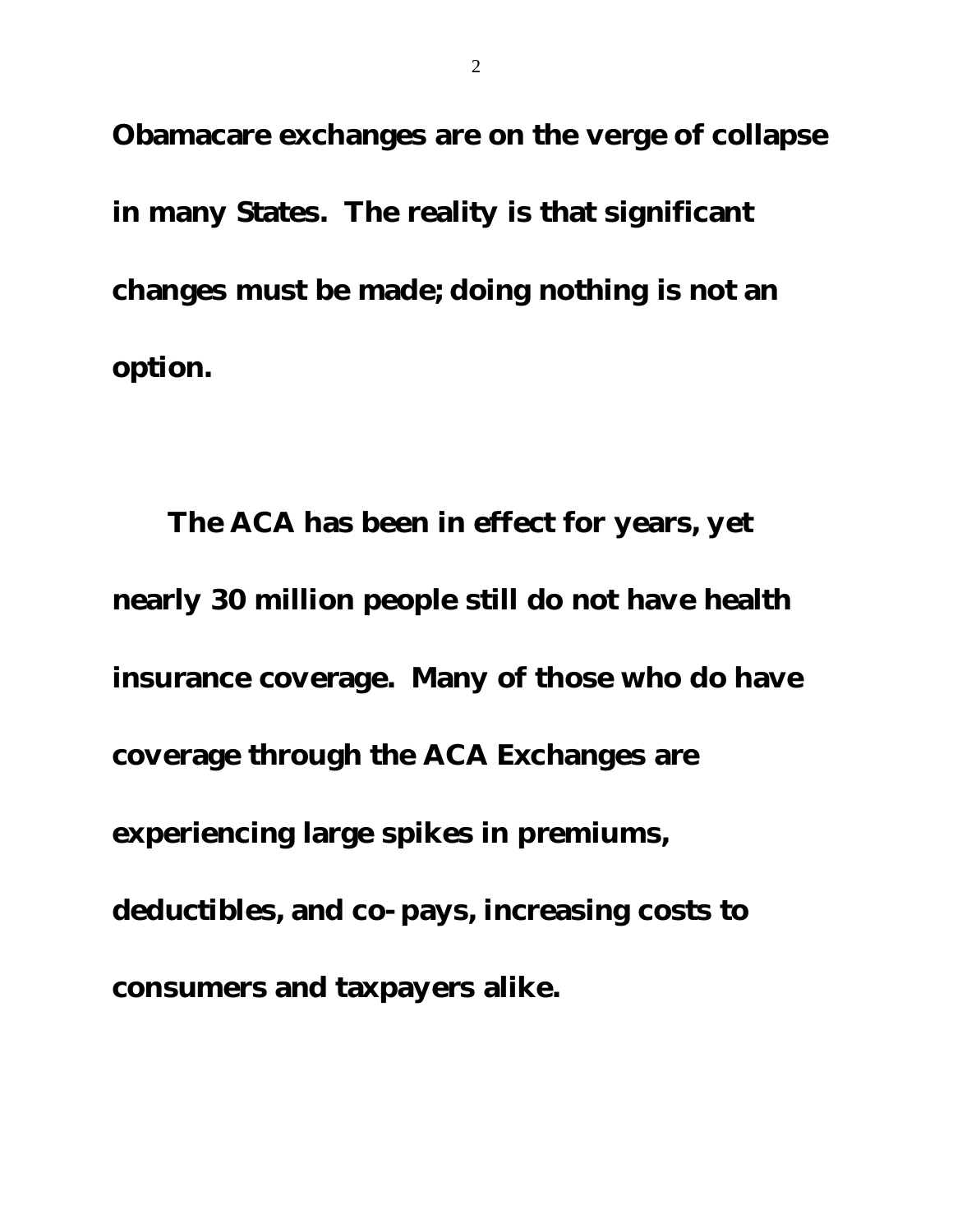Contrary to the predictions made by the early supporters of the ACA, premiums are increasing in nearly every state, with an average increase of 25 percent nationally. The situation is even more dire in some states like Arizona, where premiums have increased by 116 percent. In many counties in Arizona, there is only one health insurer offering plans on the Exchange, severely limiting consumer choice. In fact, for a time last summer, there was no insurer willing to offer Exchange coverage in Pinal County. Fortunately, Blue Cross Blue Shield of Arizona reversed its decision to exit the Exchange in this county, but had the insurer not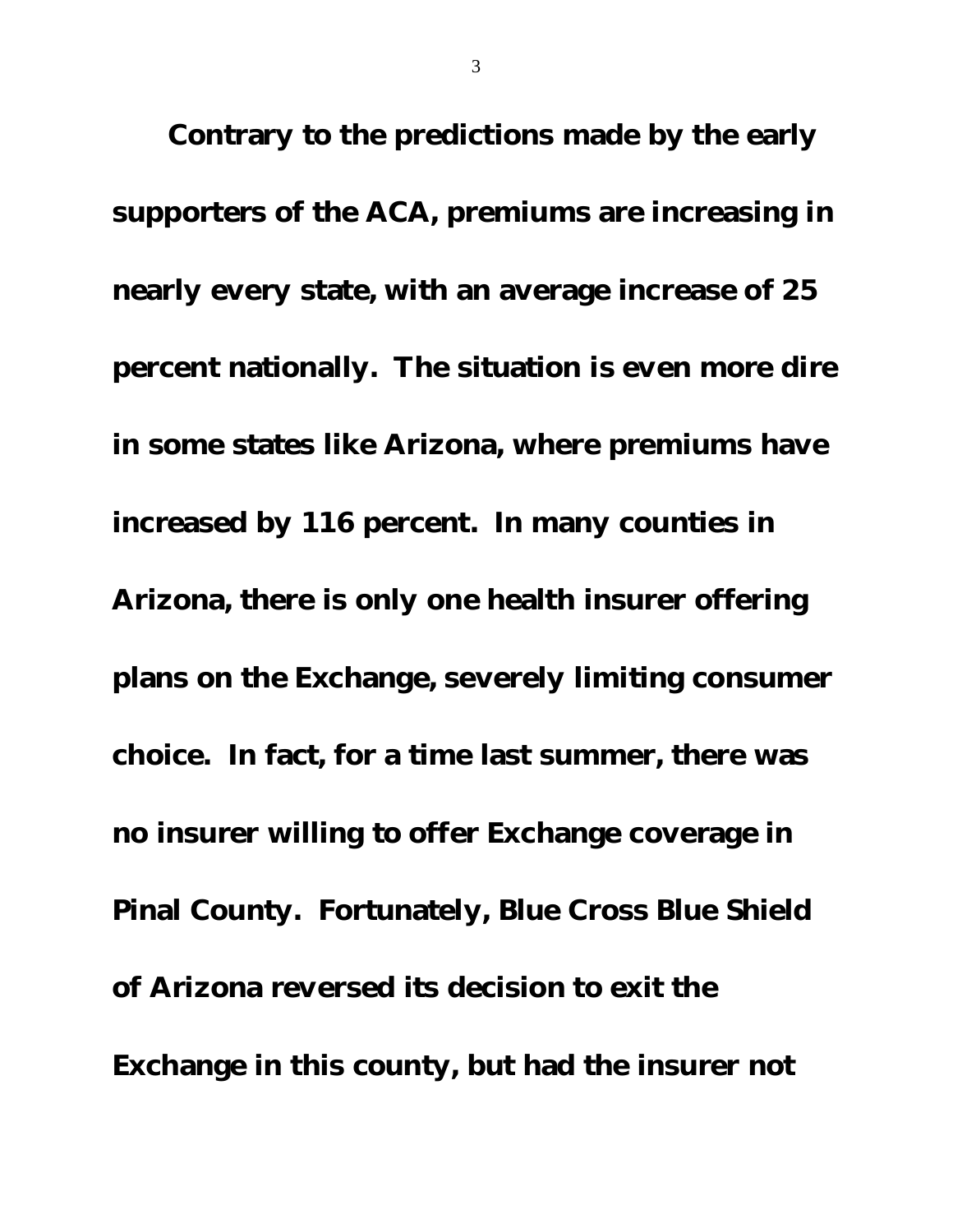done so, it would have presented an even bigger problem for the county's ACA participants.

Nearly 90 percent of those enrollees were eligible for premium tax credits, but subsidies are only available for plans sold on the Exchange, meaning that these individuals and families would have had to shoulder the full burden of their expensive health insurance coverage if no insurer participated in the ACA Exchange.

In my State of Maine, premiums in the individual market for 2017 soared by 22 percent,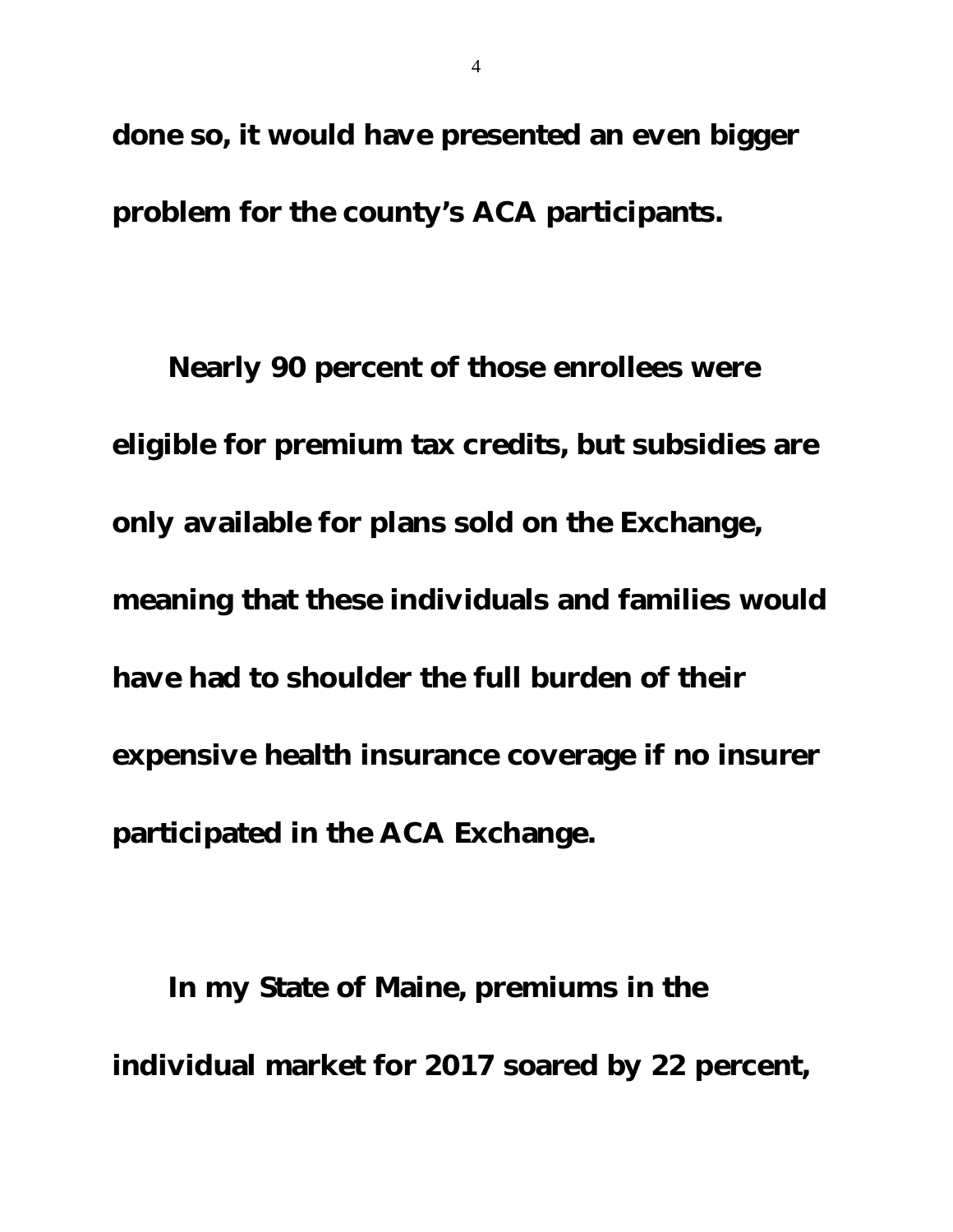on average, and plan options have become more limited. While subsidies cushion the blow for those consumers who are eligible for them, others have had to shoulder the full increase, and of course, taxpayers have had to bear a greater burden. Moreover, individuals and families with incomes exceeding 250 percent of the poverty rate are not shielded from the dramatic increases in deductibles and co-pays.

Many with coverage under the ACA are also increasingly facing narrow networks, which means they may find their preferred doctors are not in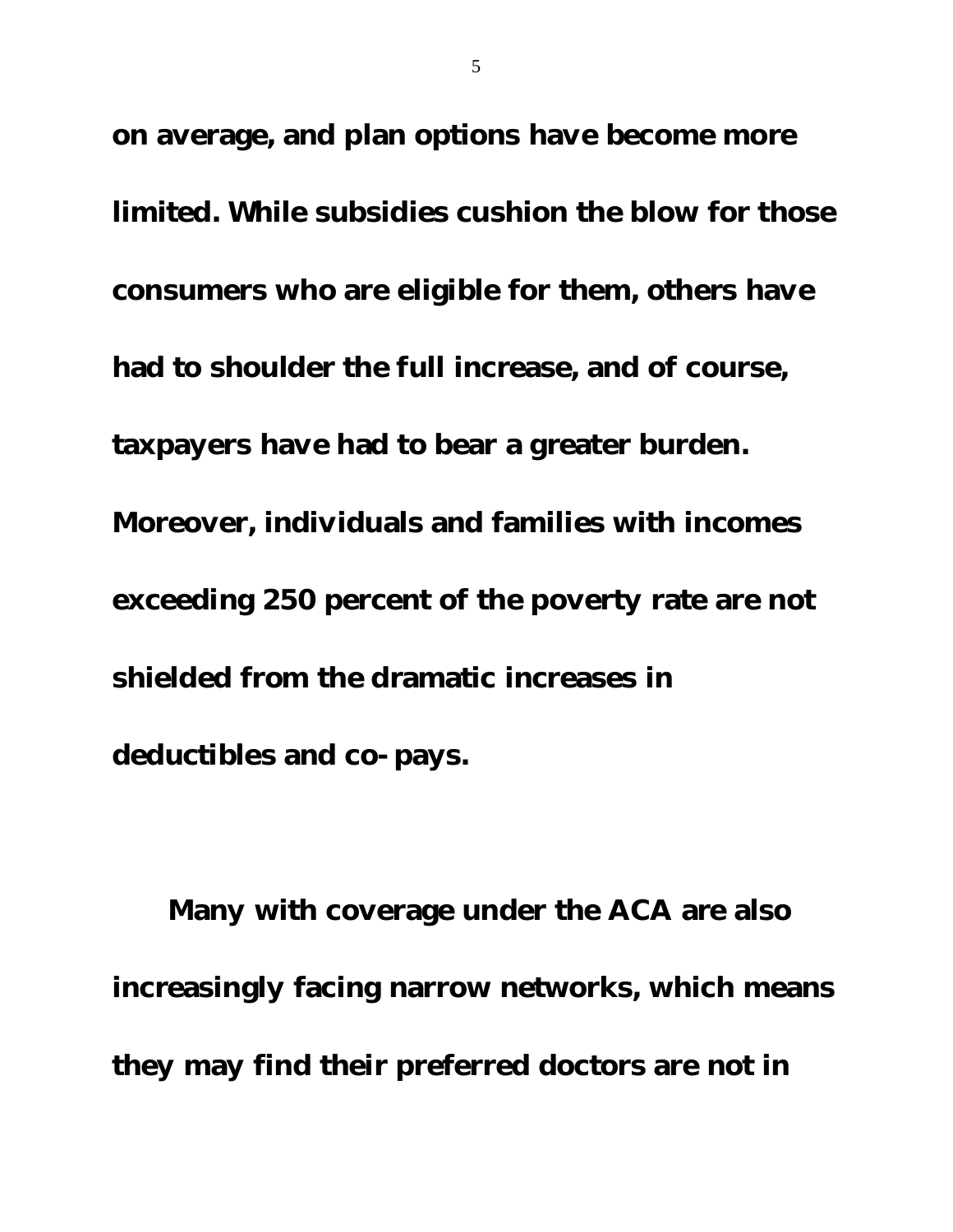their network. This can be particularly difficult for rural states that may have few specialists and whose citizens rely on major medical centers in nearby states. If patients want to continue to see these doctors, they can be faced with enormous costs that are not covered by their insurance. As one Mainer put it, "[President] Obama said I could keep my doctor, and the insurance company says I can't."

The co-ops created under the ACA to help provide health insurance coverage are also failing at alarming rates. In fact, only five out of 23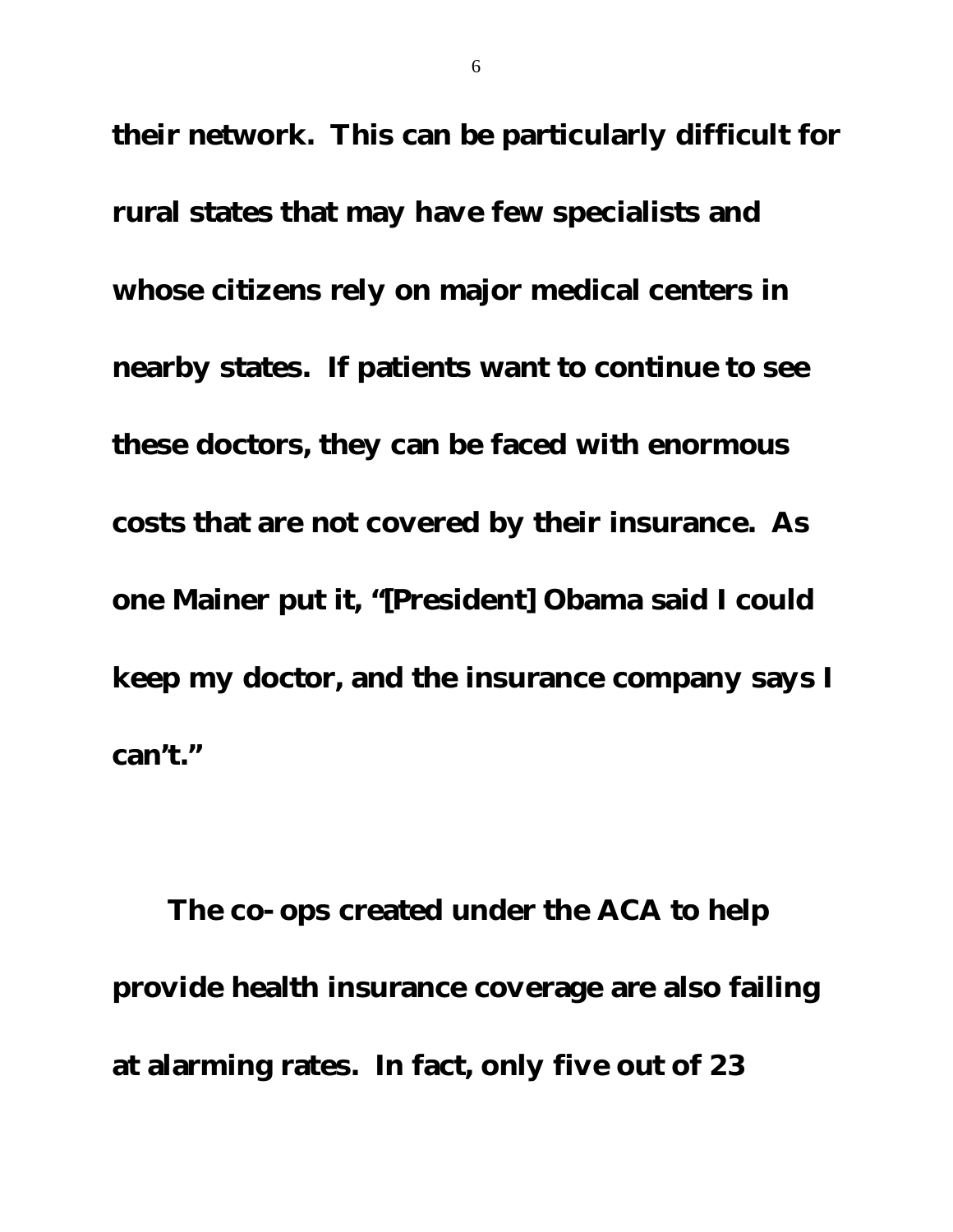remain operational. Last year, the financial

standing of the Maine co-op was such that, but for the ACA, it would have been placed in receivership under state law. It is also important to carefully consider the effects that Obamacare's Medicare cuts have had on providers like rural hospitals and home health agencies, many of whom are struggling.

In sum, prices are skyrocketing, coverage is narrowing, and the individual market is likely in a death spiral if Congress does not act.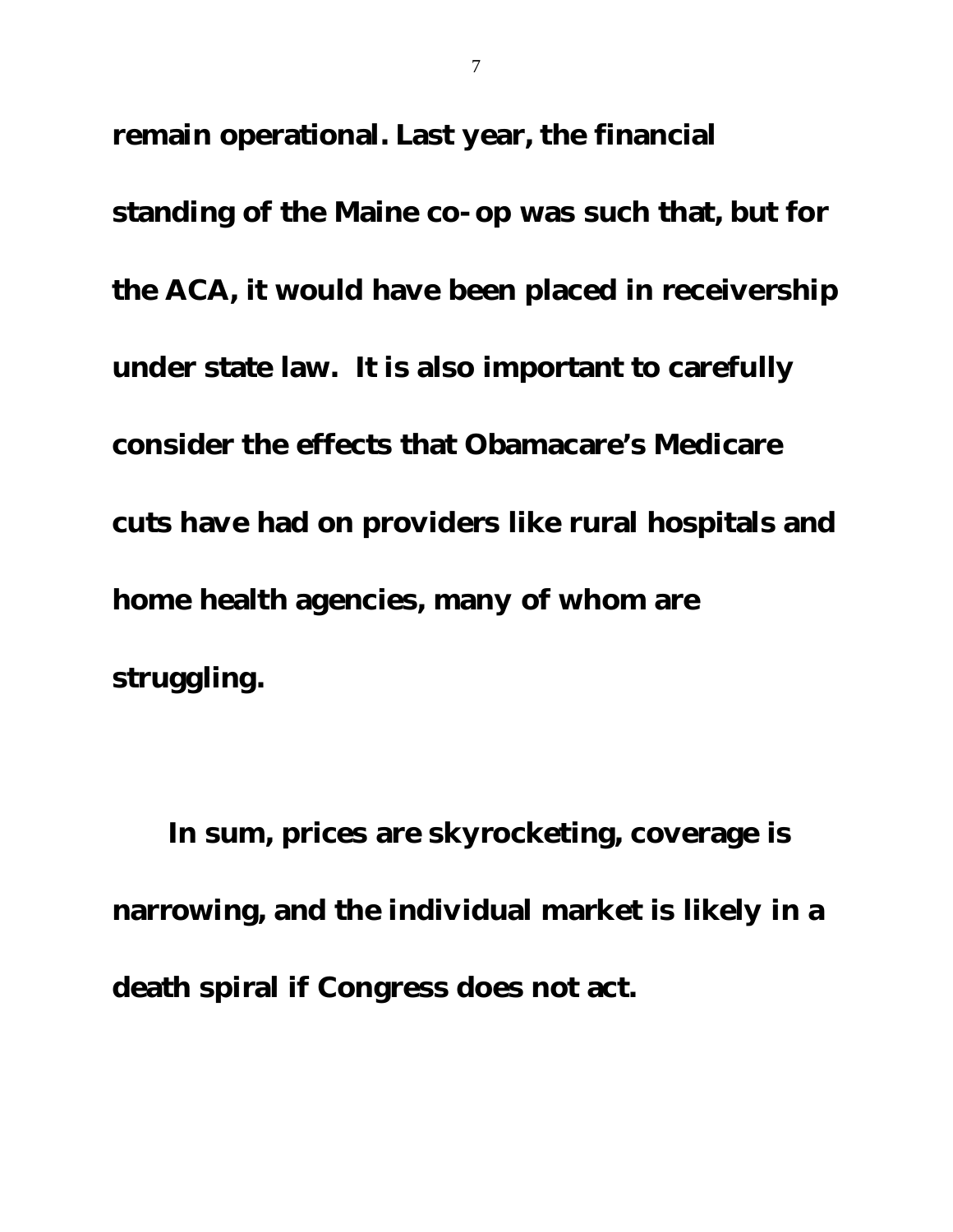Many members of this chamber share the goal of expanding access to affordable health care. Over the years, I have collaborated with my colleagues on both sides of the aisle on a number of initiatives. Today, I am pleased to join my colleague Senator Bill Cassidy in introducing The Patient Freedom Act of 2017, to help ensure that Americans have access to affordable health care that improves choice and helps restrain costs.

As a physician who spent much of his career working in hospitals for the uninsured, Senator Cassidy knows what it is like to deliver health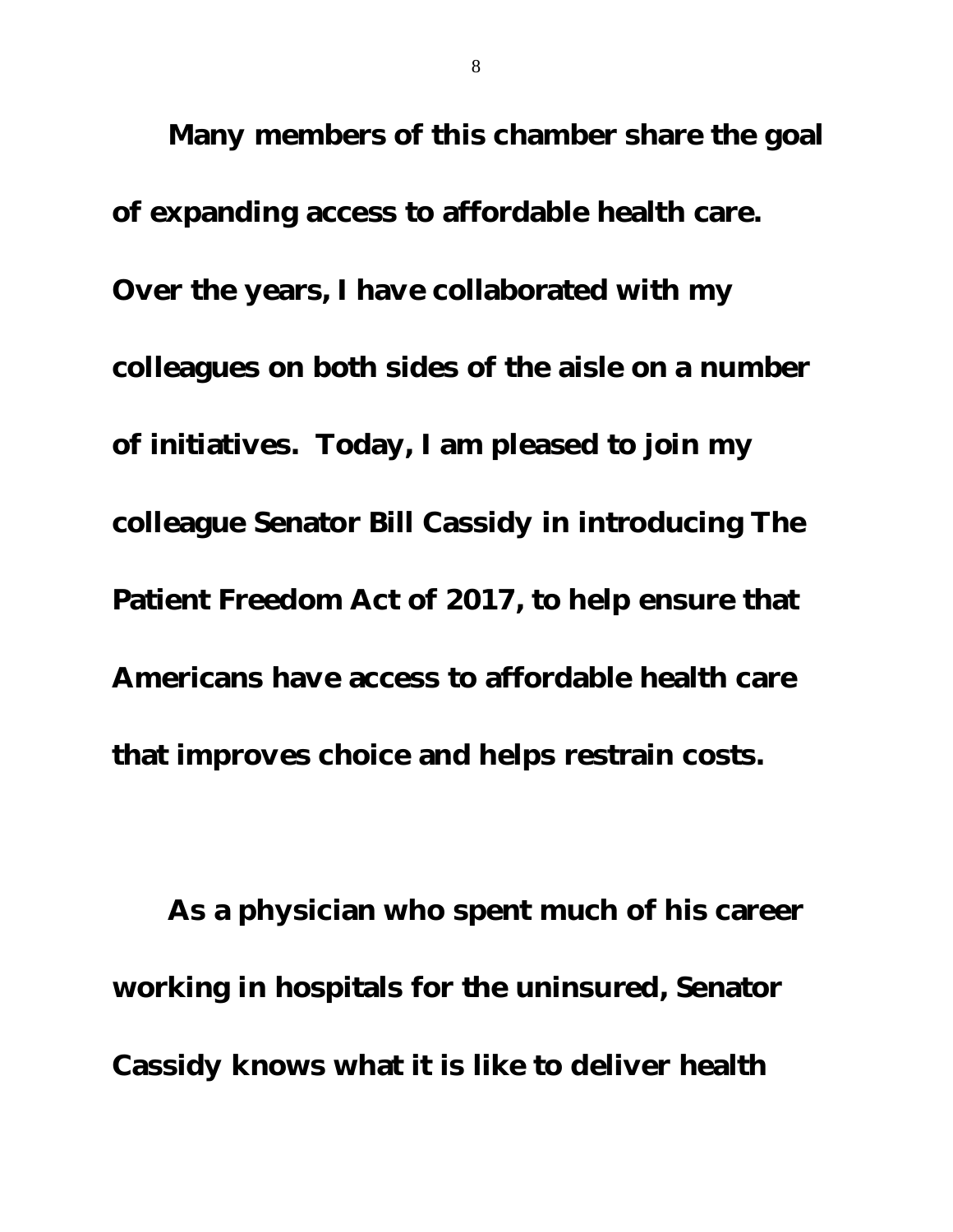care. I commend him for the tremendous amount of work he has done to develop legislation responding to the very serious problems facing the individual market, and I thank him for his creativity in tackling a very complex issue.

Let me emphasize that our bill is a work in progress and is not perfect; however, it is intended to put specific proposals on the table as we seek to craft bills to repair and improve the Affordable Care Act. Other legislation such as those designed to help small businesses pool risk so that they can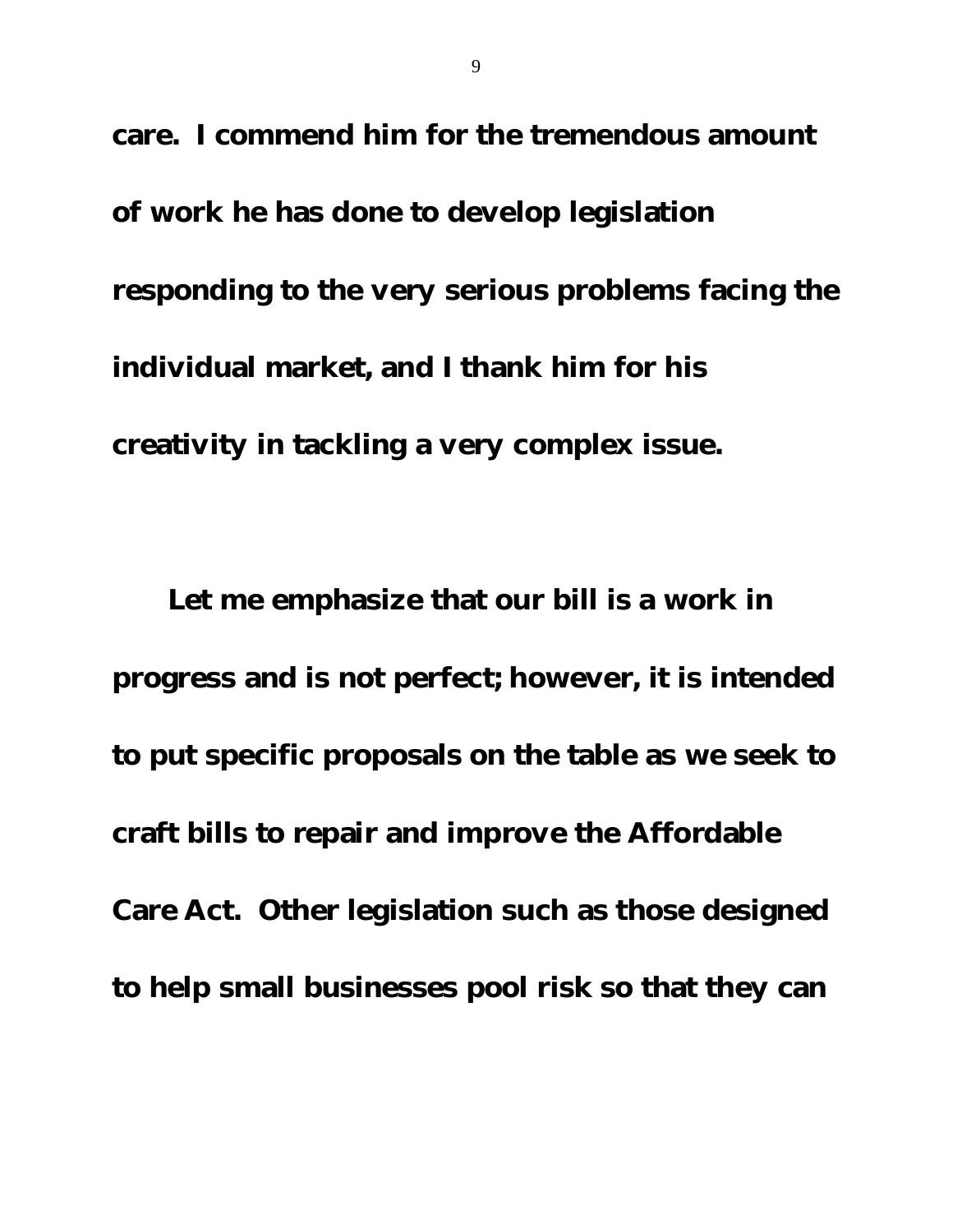better afford to provide insurance to their

employees also deserve consideration.

The Patient Freedom Act is built on the premise that giving people more choices is superior to the "one size fits all" approach that defined Obamacare. We recognize that what works best for the people of Maine or New Hampshire might not be right for the people of Louisiana or California. Our bill respects these differences by giving states three options to choose the path that works best for their citizens.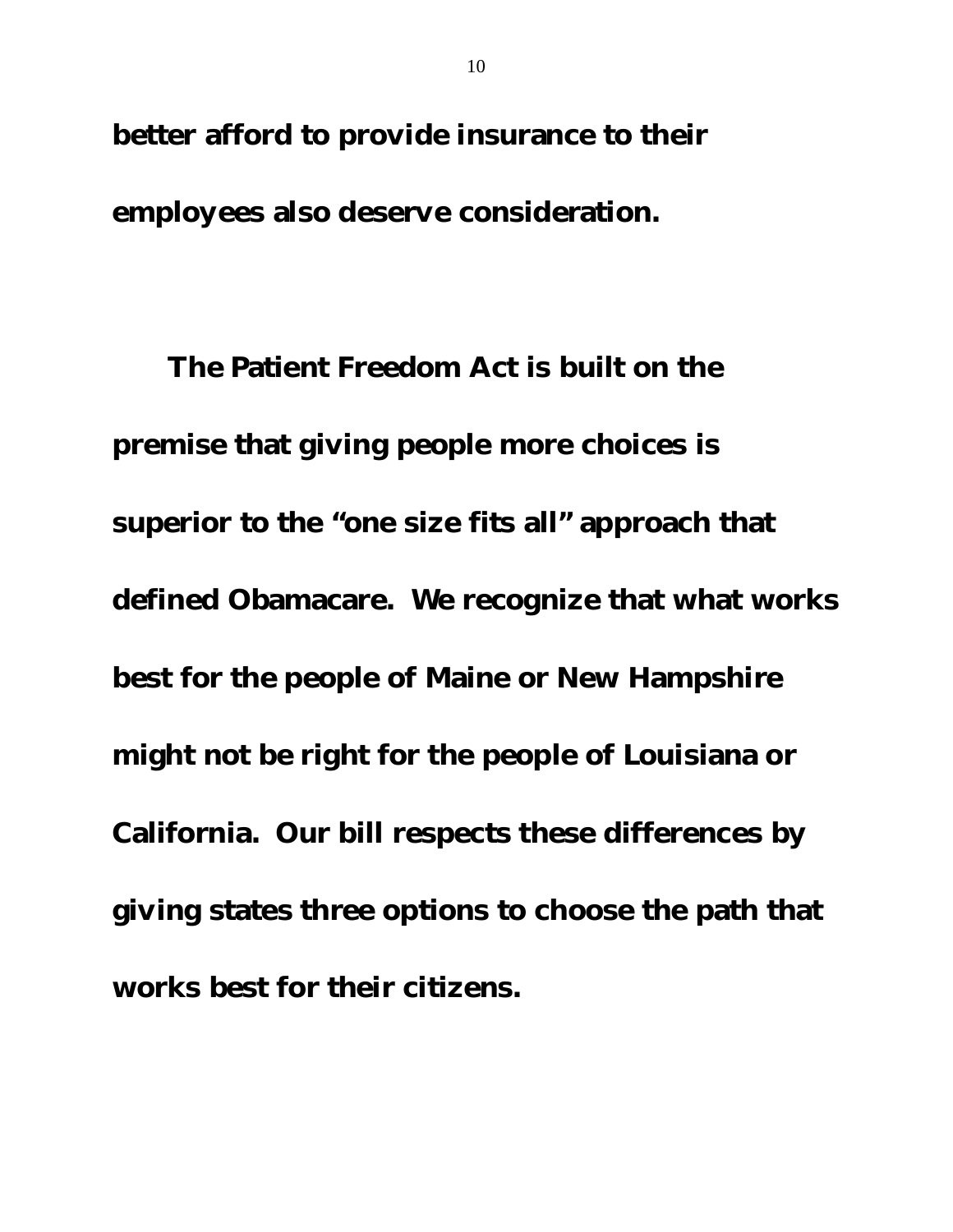Option one would allow a state to choose to continue operating its insurance markets pursuant to all the rules of the Affordable Care Act. If a state chooses to remain covered by the ACA, Exchange policies will continue to be eligible for cost-sharing subsidies and advanced premium tax credits, and the state's insurance markets will still be subject to ACA requirements. The Individual Mandate and the Employer Mandate will also remain in place for that state. Medicaid-expansion states will continue to receive federal funding.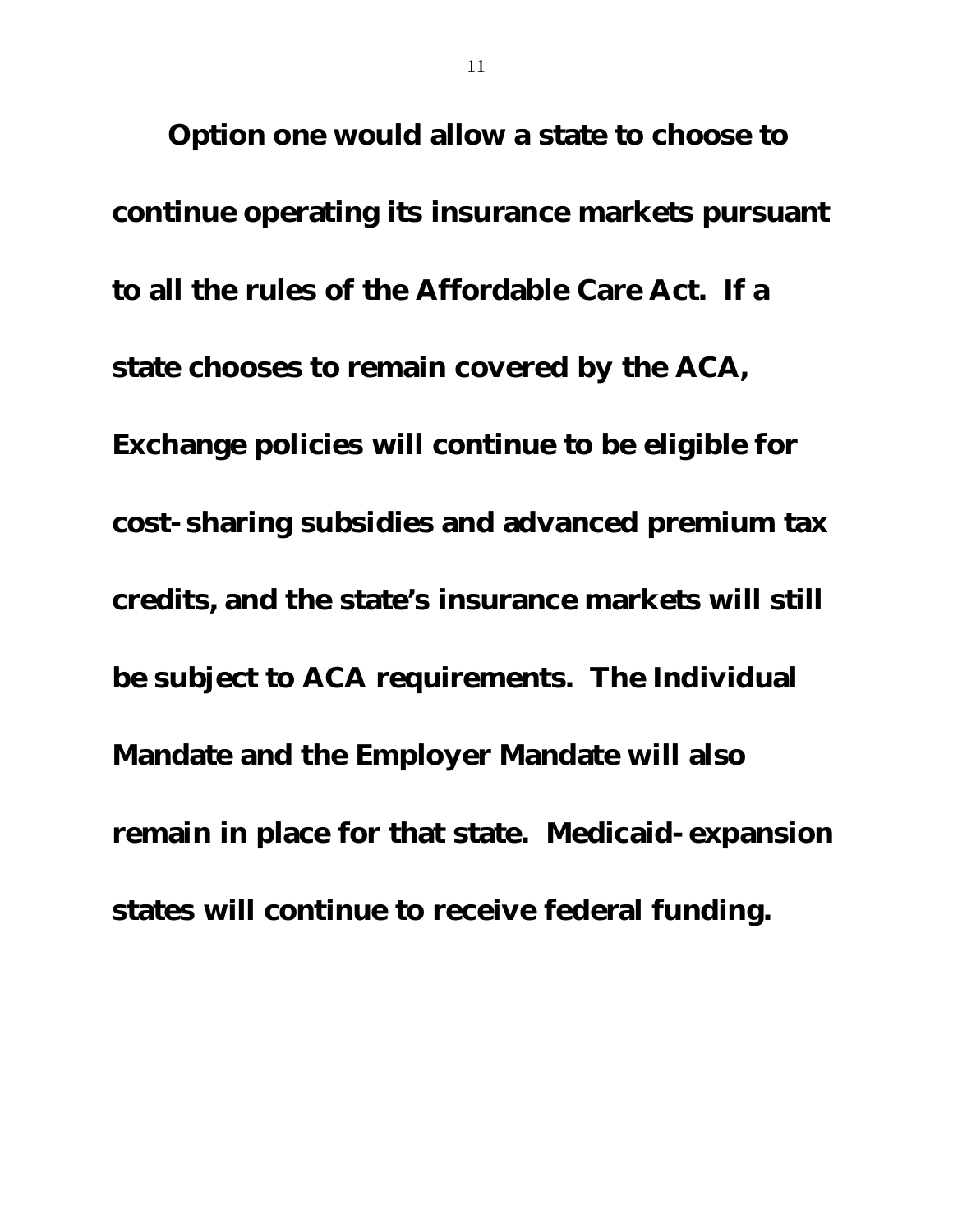More appealing to many states, however, would be the "better choice" option in the Patient Freedom Act that would allow a state to waive many of the requirements of the Affordable Care Act except for vital consumer protections and still receive federal funding to help its residents purchase affordable health insurance.

Here is how it would work: eligible individuals in states selecting this option would receive federal funding deposited into their Roth Health Savings Accounts. The aggregate funding for these per-beneficiary deposits would be determined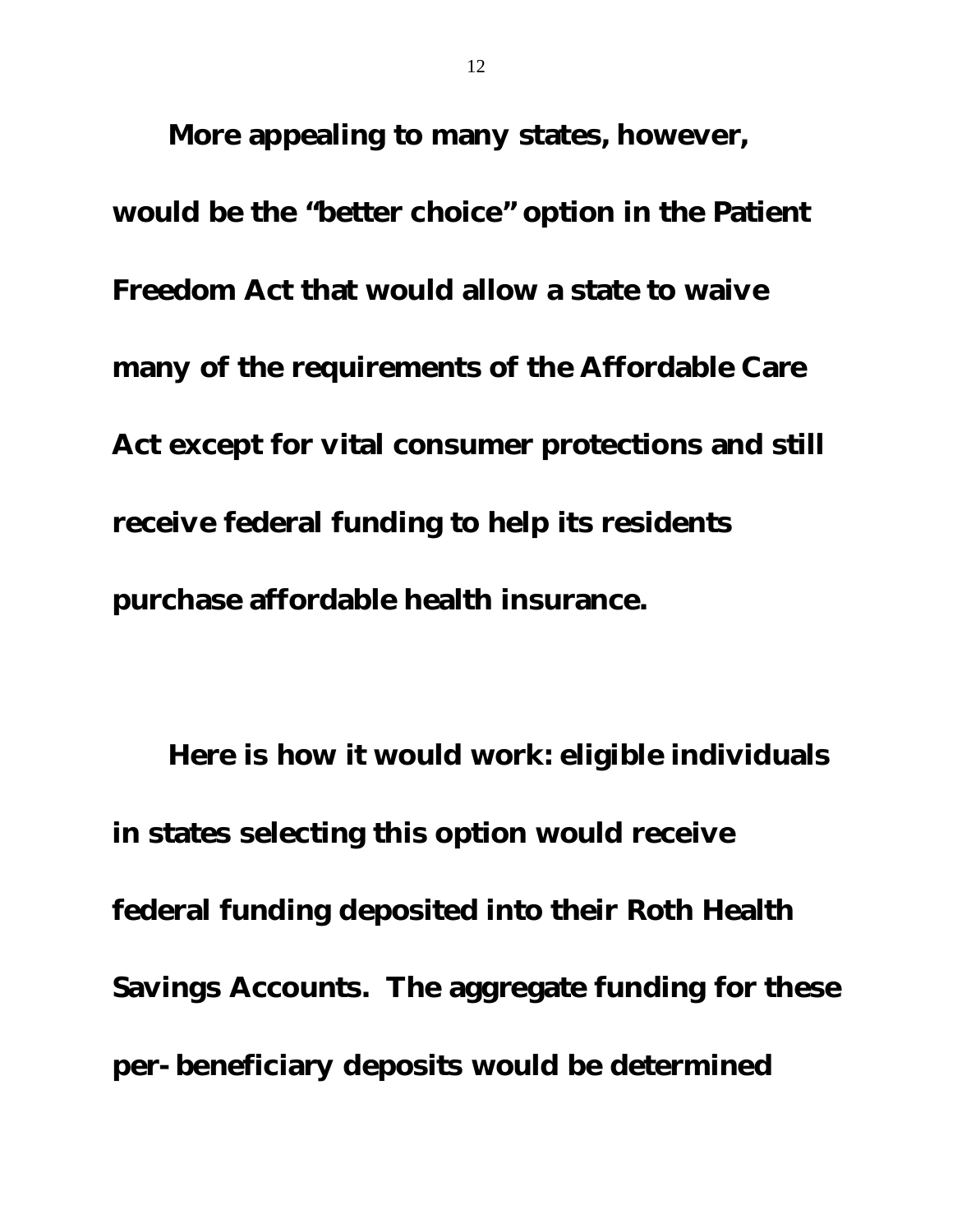based on the total amount of funding that the federal government would have provided in the form of Affordable Care Act subsidies in each state, plus any funding each state would have received had it chosen to expand its Medicaid program, even if, like the State of Maine, it had chosen not to do so. These deposits would be phased-out for higher income beneficiaries.

For every resident who does not have health insurance coverage through his or her employer or through public programs like Medicare and Medicaid, states selecting this option would be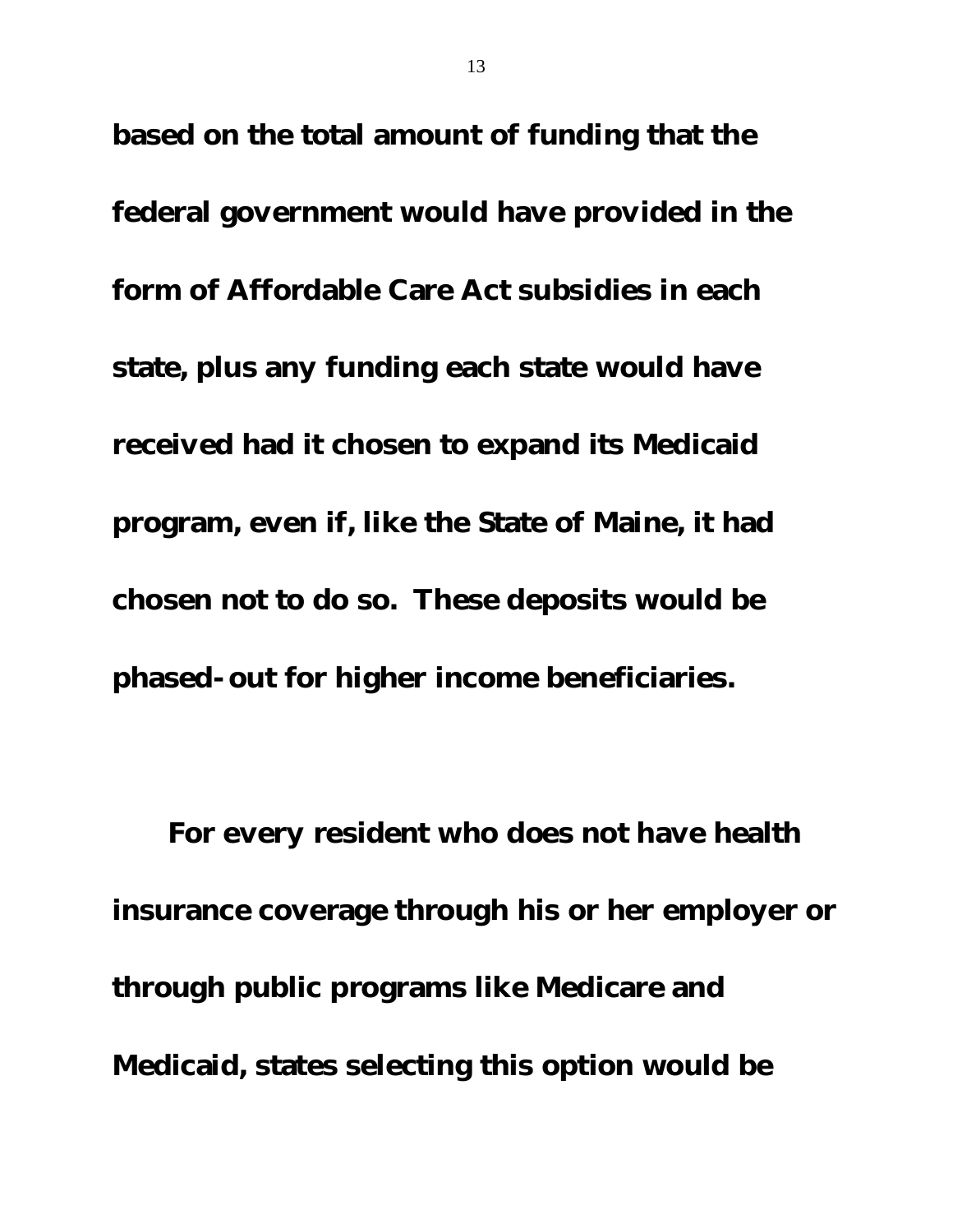required to offer a standard health insurance plan that would include first-dollar coverage through the Roth Health Savings Account, basic prescription drug coverage, and a high-deductible health plan. States could automatically enroll eligible residents into this standard plan in order to help ensure health insurance access, unless an individual opted to use his or her HSA to purchase more comprehensive coverage, or opted out of coverage altogether.

Individuals who are insured under the Patient Freedom Act would receive debit cards tied to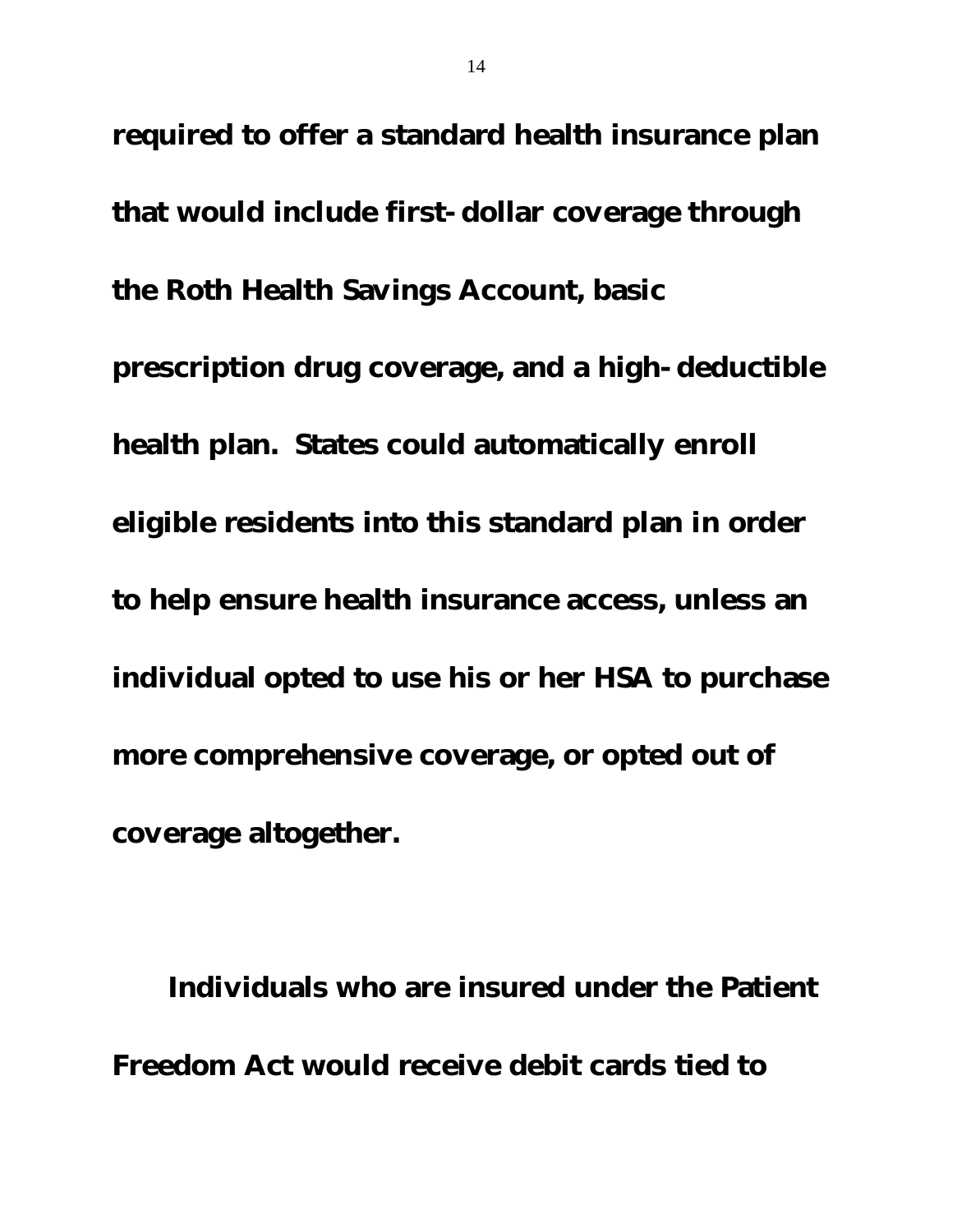their Roth HSAs, which they could use to purchase a standard health plan and pay directly for medical expenses. Alternatively, they could choose to use the funds to pay premiums for a more generous health insurance policy.

In addition to federal funds, individuals and employers could make contributions to these health savings accounts, and balances would grow tax-free. The bill also provides for a partial tax credit for very low-income individuals who do receive employer-based coverage, to help these workers pay for their deductibles and co-pays.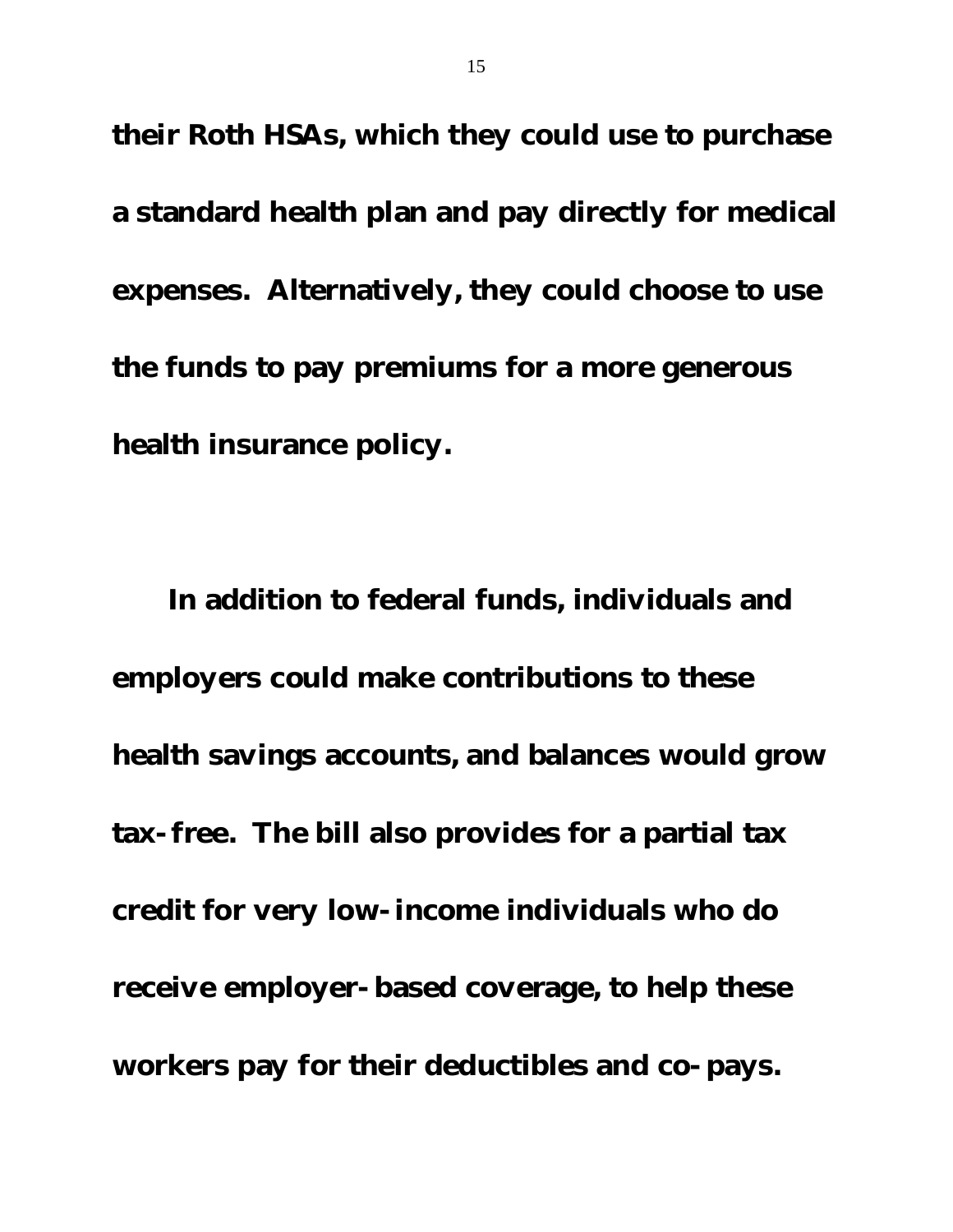Health care providers receiving payment from the Roth HSAs would be required to publish cash prices for their services, which would add transparency that we need to move toward a more patient-directed health care future.

Under the third option, States could choose to design and regulate their own health insurance markets, free from most of the requirements in Title I of the ACA, but without any federal assistance.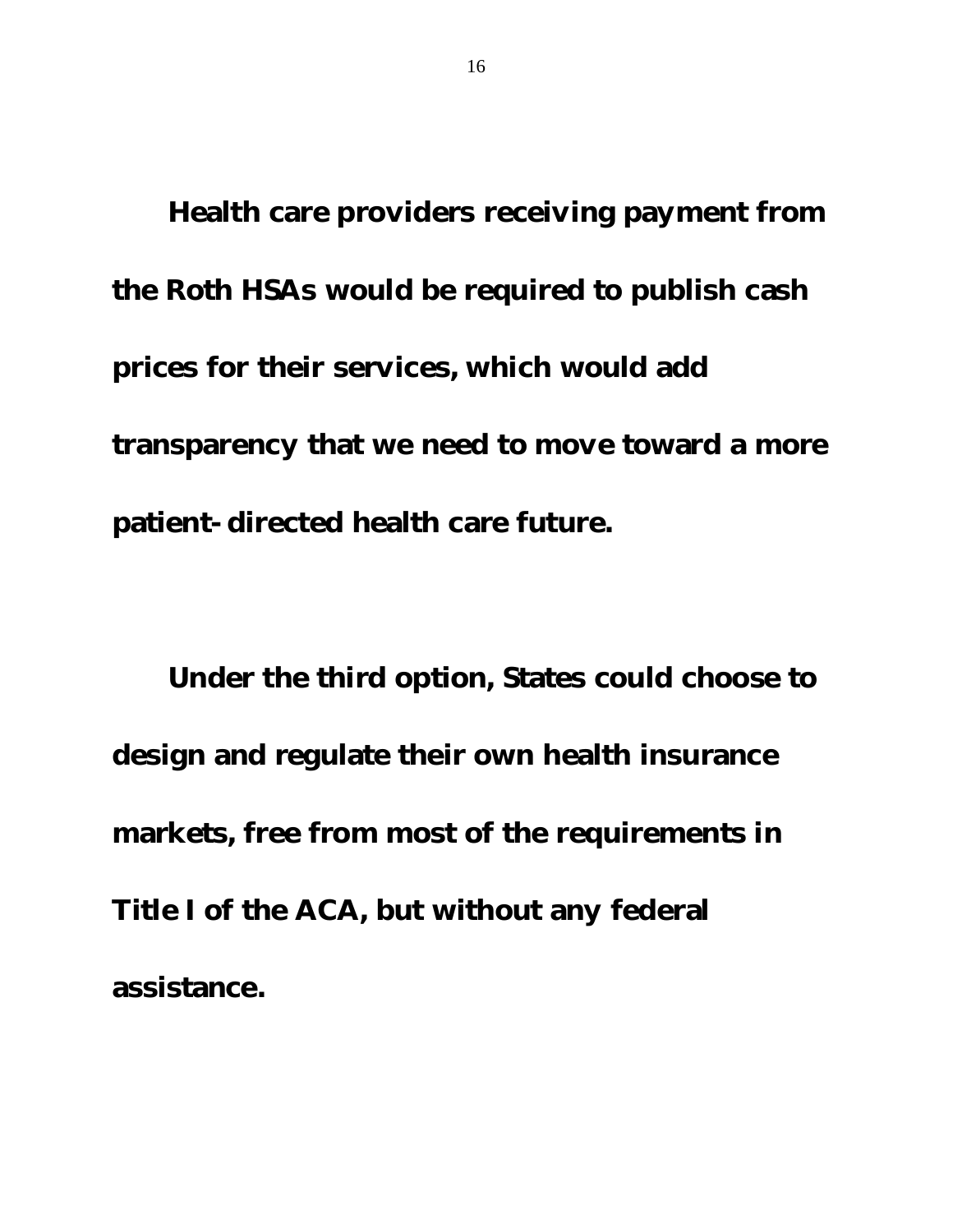Health care reform should be about expanding affordable choices. The Patient Freedom Act would do that by allowing States to structure their health insurance market without the individual mandate, the employer mandate, or many of the other restrictive requirements in the ACA that have substantially driven up costs and forced millions of Americans to buy coverage that is more than they want, need, or can afford. Americans should have the choice to purchase more affordable coverage, if that is what works best for them.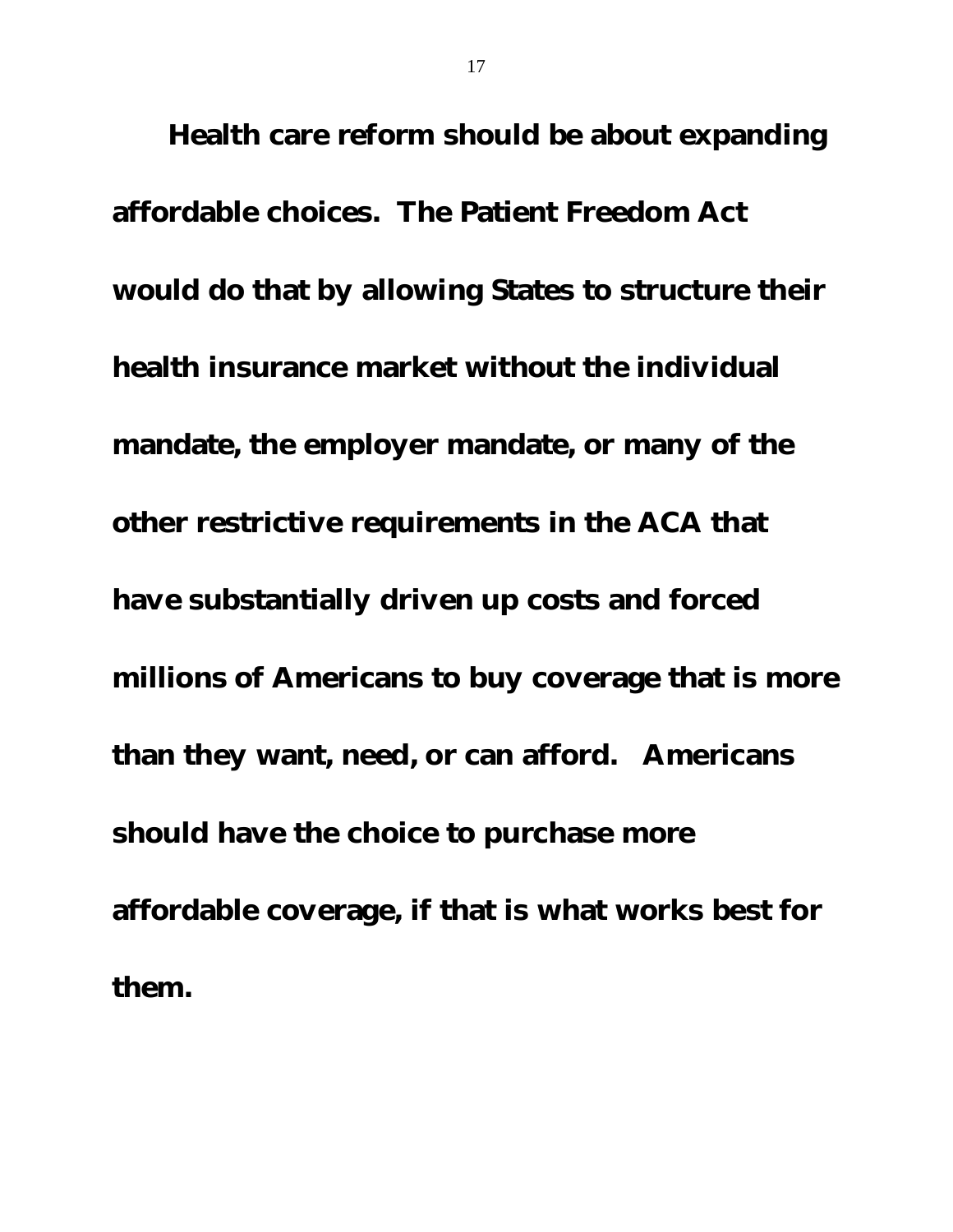It is important to note, however, that the Patient Freedom Act would retain several important consumer protections. Dependents will be able to remain on their parents' health insurance policies until age 26. Insurance companies will still not be able to exclude coverage for pre-existing conditions or discriminate based on health status. Insurance companies cannot cap benefits by including lifetime or annual limits in their policies, and they must offer to renew policies as long as enrollees continue to pay premiums. Insurance companies must also continue to cover mental health and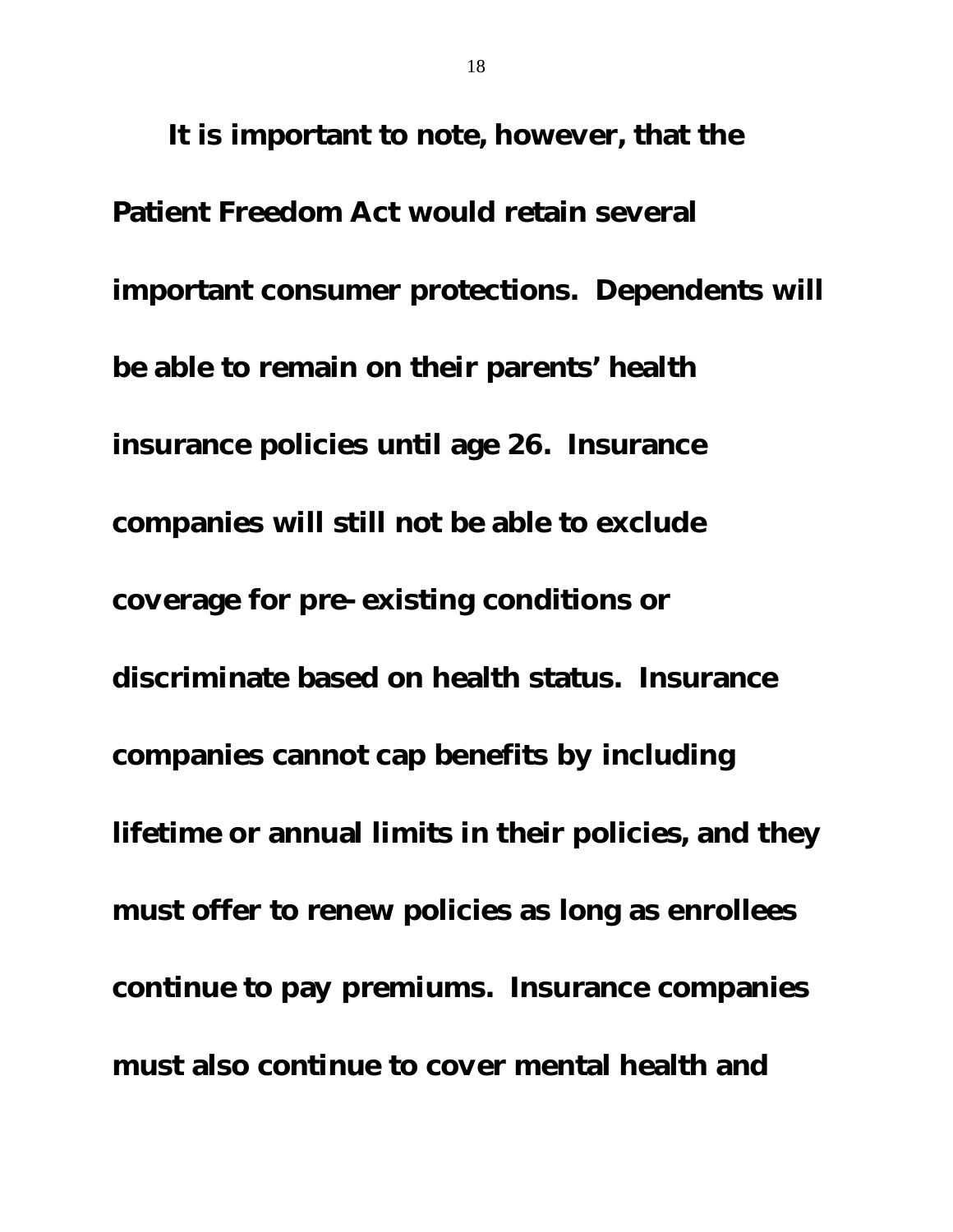substance use disorder benefits for individuals, a particularly important benefit given the national scope of the opioid crisis which has seriously affected my State of Maine. Provisions like these should be retained; however, the Washingtoncentric approach of the ACA must be changed if we are ever to truly reform our broken health care system.

Mr. President, I am pleased to see a growing consensus among Members of both the Senate and the House that we must fix the Affordable Care Act and provide reforms at nearly the same time that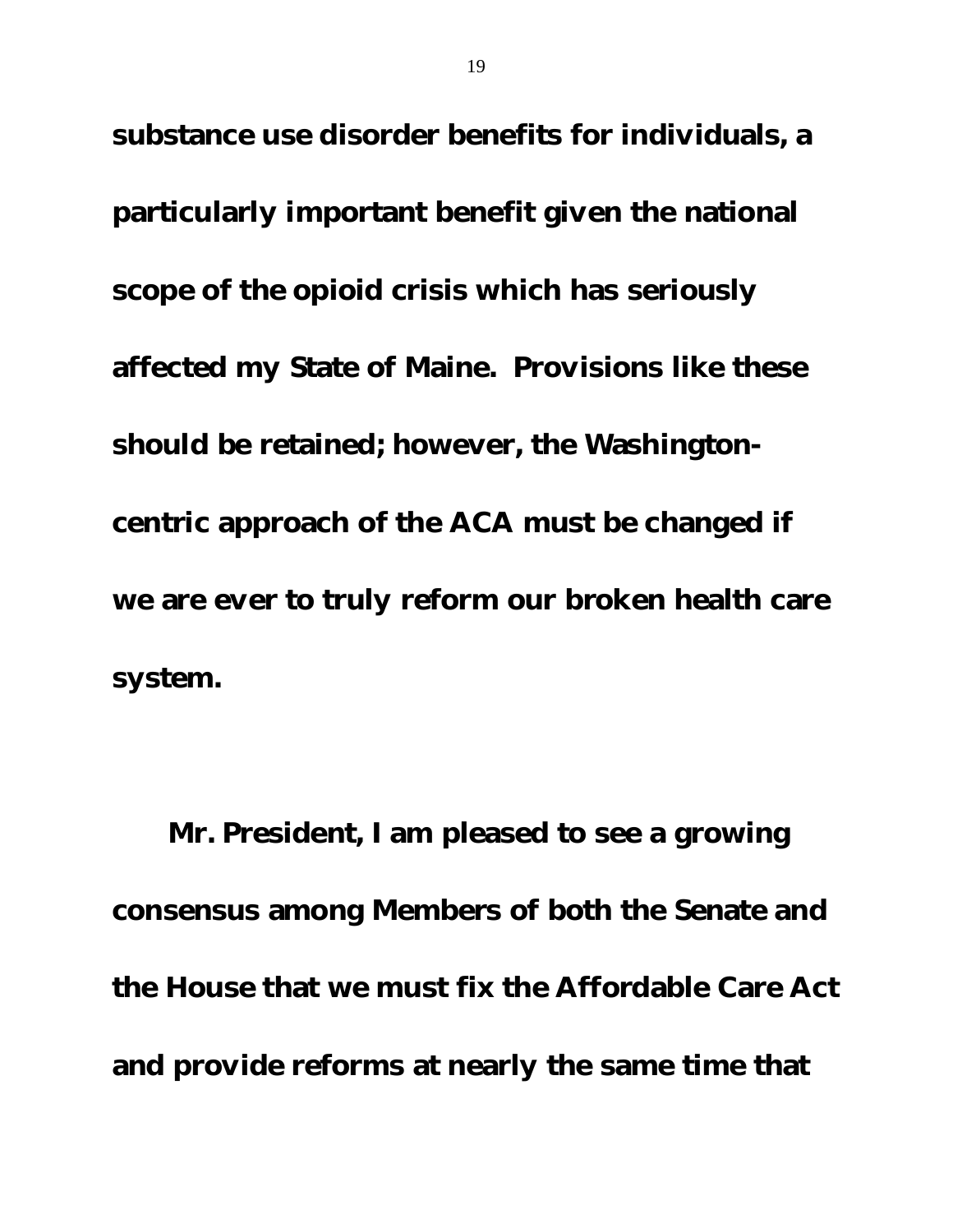we repeal the law. This will help protect the families who rely on the program and give insurers time to transition to a new marketplace that is based on more choices for consumers. Reforms in the way we provide health insurance must ensure that individuals relying on the current system do not experience a needless and avoidable gap in coverage. If we are going to reform the system, we must begin to put proposals on the table for our colleagues to debate, refine, and enact.